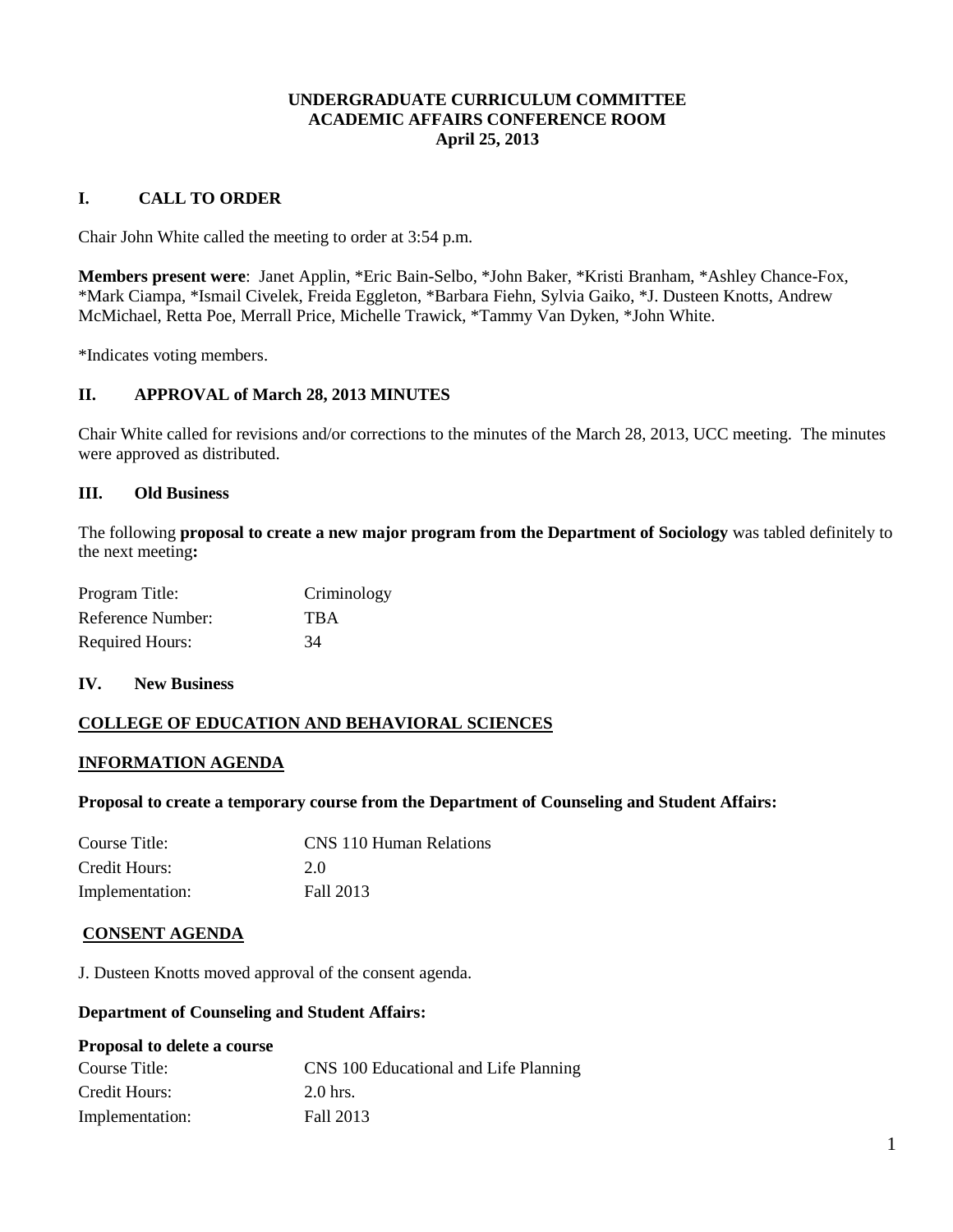John Baker seconded the motion. The consent agenda was approved.

# **ACTION AGENDA**

Mark Ciampa moved approval of the following **proposal to create a new course from the Department of Counseling and Student Affairs:**

| Course Title:       | <b>CNS</b> 110 Human Relations                                                                                                                                                                                                    |
|---------------------|-----------------------------------------------------------------------------------------------------------------------------------------------------------------------------------------------------------------------------------|
| Abbr. Course Title: | <b>Human Relations</b>                                                                                                                                                                                                            |
| Credit Hours:       | 2.0                                                                                                                                                                                                                               |
| Prerequisites:      | None                                                                                                                                                                                                                              |
| Catalog Listing:    | Theory, concepts, and skills necessary to increase self-awareness and<br>improve relationships in social and academic settings. Processes of<br>managing the problems of everyday life including conflict, and social<br>demands. |
| Implementation:     | Fall 2013                                                                                                                                                                                                                         |

J. Dusteen Knotts seconded the motion. The motion carried.

# **GORDON FORD COLLEGE OF BUSINESS**

# **ACTION AGENDA**

Ashley Chance-Fox moved approval of the following **proposal to revise a program from the Department of Accounting:**

| Program Title:                 | Accounting                                                                                                                                                                                                                                                                                                               |
|--------------------------------|--------------------------------------------------------------------------------------------------------------------------------------------------------------------------------------------------------------------------------------------------------------------------------------------------------------------------|
| Reference Number:              | 602                                                                                                                                                                                                                                                                                                                      |
| Identification:                | Award three hours of proficiency credit for successful completion of the<br>high school Accounting Pilot and Bridge Project (APBP) course. Students<br>who earn credit from the APBP exam will meet the prerequisite for the<br>second introductory accounting course, ACCT 201 - Introductory<br>Accounting-Managerial. |
| <b>Effective Catalog Year:</b> | Fall 2013                                                                                                                                                                                                                                                                                                                |

John Baker seconded the motion. The motion carried.

Ashley Chance-Fox moved approval of the following **proposal to revise a program from the Department of Accounting:**

| Program Title:         | Marketing                                                                                                                                                                                                                                                                                |
|------------------------|------------------------------------------------------------------------------------------------------------------------------------------------------------------------------------------------------------------------------------------------------------------------------------------|
| Reference Number:      | 720                                                                                                                                                                                                                                                                                      |
| <b>Required Hours:</b> | 73                                                                                                                                                                                                                                                                                       |
| Identification:        | Eliminate the Senior Assessment class (MKT 499). The material<br>previously covered in that class will now be incorporated into MKT 422<br>(Marketing Management) which will serve as our capstone Marketing<br>course:<br>• Change the choices in the Ctrategie Meridian concentration. |

• Change the choices in the Strategic Marketing concentration;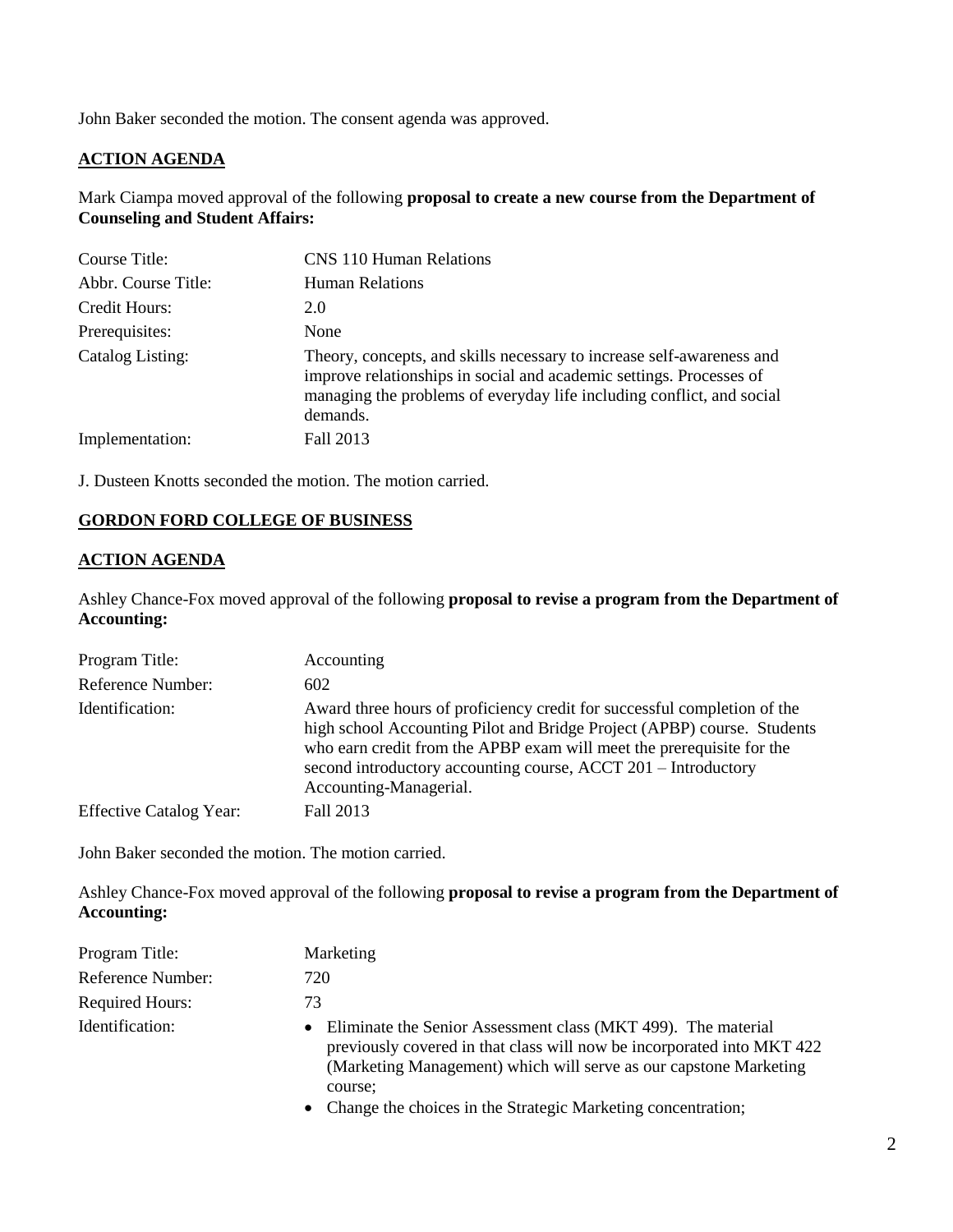Change the options in the Social Media Marketing concentration.

Effective Catalog Year: *\*Fall 2013 \*Friendly amendment. See revised proposal for revisions.* John Baker seconded the motion. The motion carried.

### **POTTER COLLEGE OF ARTS AND LETTERS**

### **INFORMATION AGENDA**

### **Department of Journalism and Broadcasting:**

### **Proposal to create a temporary course**

| Course Title:   | JOUR 241 Visualizing Data in Journalism |
|-----------------|-----------------------------------------|
| Credit Hours:   | 3.0 hrs.                                |
| Implementation: | Fall 2013                               |

### **CONSENT AGENDA**

Mark Ciampa moved approval of the consent agenda.

### **Department of Sociology:**

### **Proposal to suspend a course**

| Course Title:   | SOCL 460 Urban Sociology |
|-----------------|--------------------------|
| Credit Hours:   | 3.0 hrs.                 |
| Implementation: | Fall 2013                |

### **Department of Political Science:**

### **Proposal to delete a course**

| Course Title:   | PS 417 Local and Regional Government |
|-----------------|--------------------------------------|
| Credit Hours:   | 3.0 hrs.                             |
| Implementation: | Fall 2013                            |

# **Department of Sociology:**

### **Proposal to delete a course**

| Course Title:   | SOCL 305 Formal Organizations |
|-----------------|-------------------------------|
| Credit Hours:   | 3.0 hrs.                      |
| Implementation: | Fall 2013                     |

### **Proposal to reactivate a suspended course**

| Course Title:   | SOCL 402 Evaluation Research Tech |
|-----------------|-----------------------------------|
| Credit Hours:   | 3.0 hrs.                          |
| Implementation: | Fall 2013                         |

John Baker seconded the motion. The consent agenda was approved.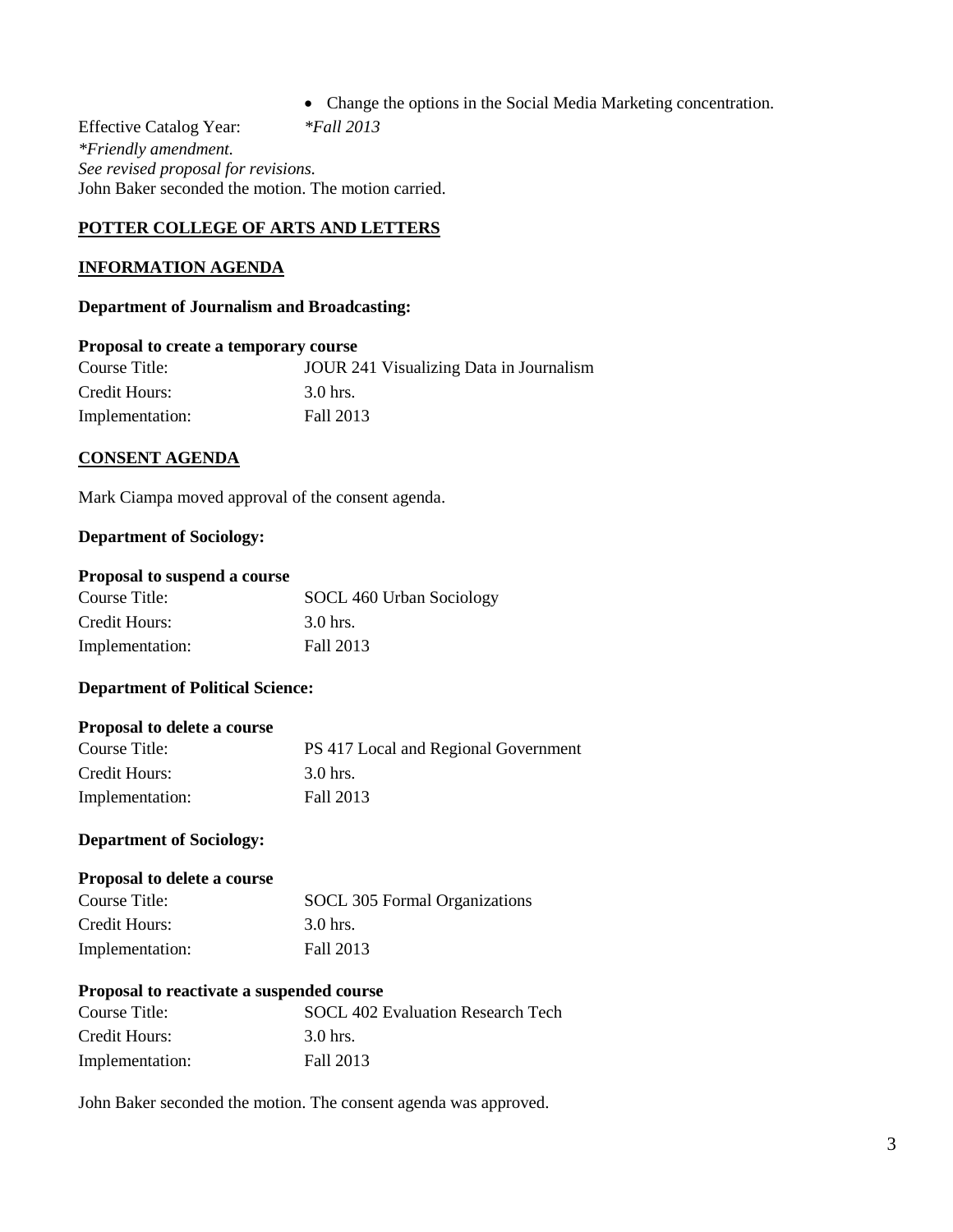# **ACTION AGENDA**

Ashley Chance-Fox moved approval of the following **proposal to create a new course from the Department of Folk Studies and Anthropology:**

| Course Title:       | ANTH 360 Applied Anthropology – Understanding and Addressing<br><b>Contemporary Human Problems</b>                                                             |
|---------------------|----------------------------------------------------------------------------------------------------------------------------------------------------------------|
| Abbr. Course Title: | <b>Applied Anthropology</b>                                                                                                                                    |
| Credit Hours:       | $3.0$ hrs.                                                                                                                                                     |
| Prerequisites:      | none                                                                                                                                                           |
| Catalog Listing:    | History and development of applied anthropology emphasizing<br>identification of and solutions to social, economic, ecological, and<br>technological problems. |
| Implementation:     | Spring 2014                                                                                                                                                    |

Mark Ciampa seconded the motion. The motion carried.

Ashley Chance-Fox moved approval of the following **proposal to create a new course from the Department of Folk Studies and Anthropology:**

| Course Title:       | FLK 388 Foodways                                                                                                         |
|---------------------|--------------------------------------------------------------------------------------------------------------------------|
| Abbr. Course Title: | Foodways                                                                                                                 |
| Credit Hours:       | $3.0$ hrs.                                                                                                               |
| Catalog Listing:    | An exploration of the role of food in culture with particular emphasis on<br>ethnographic approaches to food traditions. |
| Implementation:     | Spring 2014                                                                                                              |

John Baker seconded the motion. The motion carried.

John Baker moved approval of the following **proposal to create a new course from the Department of Philosophy and Religion:**

| Course Title:       | RELS 200 World Religious Literature                                                                         |
|---------------------|-------------------------------------------------------------------------------------------------------------|
| Abbr. Course Title: | World Religious Literature                                                                                  |
| Credit Hours:       | $3.0$ hrs.                                                                                                  |
| Prerequisites:      | <b>ENG 100</b>                                                                                              |
| Catalog Listing:    | Introductory study of multiple genres of foundational religious texts from<br>various regions and cultures. |
| Implementation:     | Fall 2013                                                                                                   |

Ashley Chance-Fox seconded the motion. The motion carried.

# J. Dusteen Knotts moved approval of the following **proposal to create a new major and minor program from the Department of Modern Languages:**

| Program Title:         | Arabic Major |
|------------------------|--------------|
| Reference Number:      | <b>TBA</b>   |
| <b>Required Hours:</b> | 36           |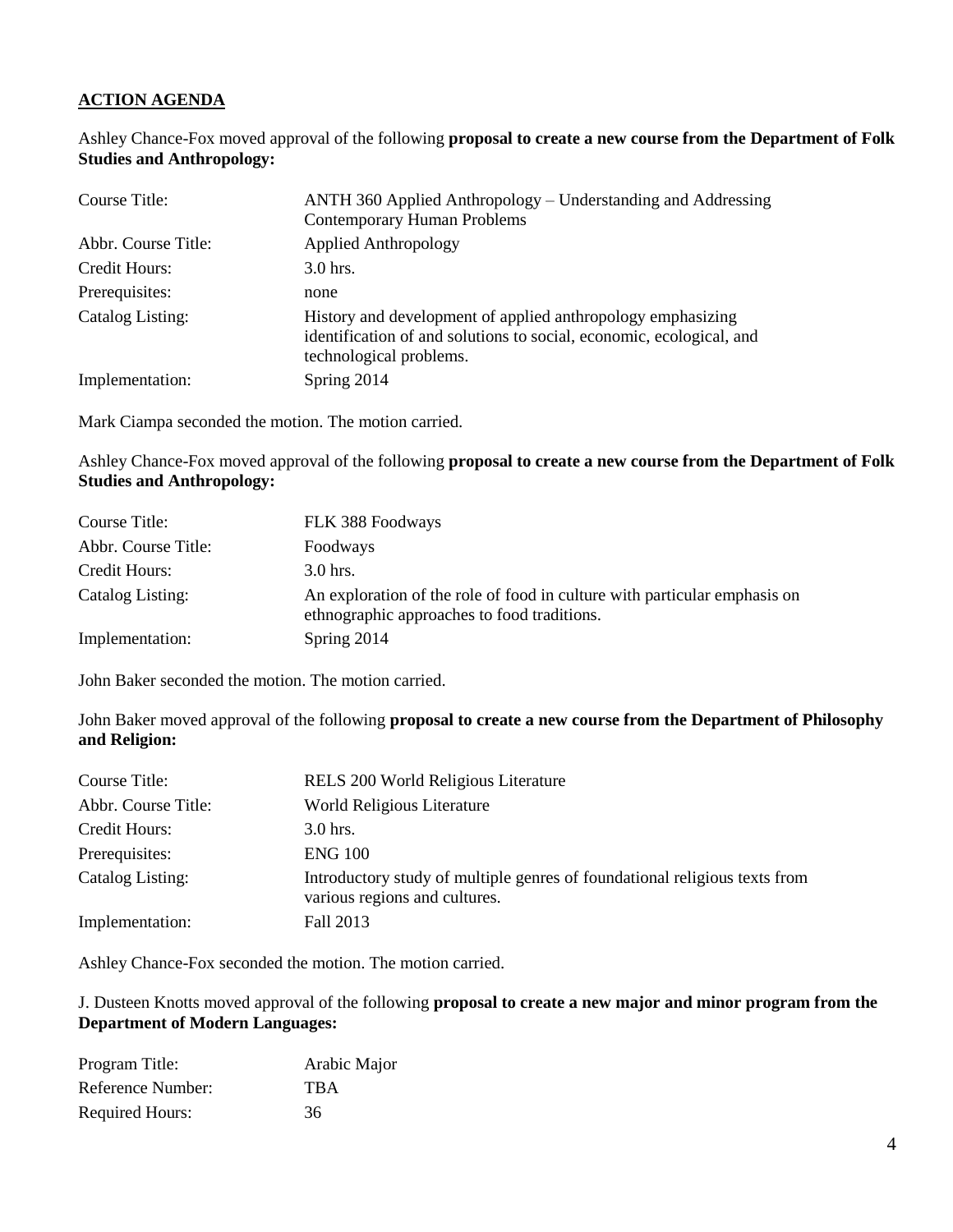Identification: The proficiency-oriented Arabic major is built upon student-centered curriculum and standards-based assessments. It provides WKU undergraduates with extensive language training and in-depth study of Arab culture and society, which prepares them to use Arabic proficiently in their professional endeavors. Thirty-six credit hours are required in this major. Some of the required course work may be accomplished through approved methods for demonstration of previous knowledge. Study abroad is strongly recommended. A minor or second major is required. Students must earn a "C" or better in all courses counted toward the major. **Required core courses: (\****18* **hours)**

- ARBC 102 (3 hours) Elementary Arabic II
- ARBC 201, 202 (6 hours) Intermediate Arabic I & II
- ARBC 301, 302 (6 hours) Advanced Arabic I & II
- *\*ARBC 321 (3 hours) Colloquial Arabic*

### **Elective courses (***\*18* **Hours):**

At least seven courses at the 300- or 400-level for a total (including the core courses) of 36 or more credit hours. Students may include among the seven courses up to six credit hours of 300- or 400-level courses delivered in English but related to Arabic studies (e.g. courses in Arabic history, philosophy, and or religion), only with permission of the program advisor.

| <b>Category of</b><br><b>Electives</b>                           | <b>Max</b><br><b>Hours</b> | <b>Course Number &amp; Title</b>                |
|------------------------------------------------------------------|----------------------------|-------------------------------------------------|
|                                                                  |                            |                                                 |
| Arabic Language                                                  | 21 hours                   | ARBC 322 (3 hours) Arabic Translation Studies   |
|                                                                  |                            | ARBC 323 (3 hours) Arabic Civilization I        |
|                                                                  |                            | ARBC 324 (3 hours) Arabic Civilization II       |
|                                                                  |                            | ARBC 435 (3 hours) Arabic Literature            |
| Courses                                                          |                            | ARBC 437 (3 hours) Advanced Media Arabic        |
|                                                                  |                            | ARBC 438 (3 hours) Topics in Arabic Media       |
|                                                                  |                            | ARBC 455 (3 hours) Topics in Arabic Literature  |
|                                                                  |                            | and Culture                                     |
|                                                                  |                            | HIST 462 (3 hours) History of the Middle        |
| Courses on<br><b>Arabic Studies</b><br>(delivered in<br>English) | 6 hours                    | East                                            |
|                                                                  |                            | GEOG 467 (3 hours) Geography of the             |
|                                                                  |                            | PS 365 (3 hours) Government and Politics of the |
|                                                                  |                            | Middle East                                     |
|                                                                  |                            | RELS 306 (3 hours) Islam                        |
|                                                                  |                            | RELS 311 (3 hours) The Qur'an                   |
|                                                                  |                            | RELS 320 (3 hours) Religions of the Middle East |
|                                                                  |                            | Other courses with permission of program        |
|                                                                  |                            | advisor.                                        |

Effective Catalog Year: Spring 2014 *\*Friendly amendment. See revised proposal for revisions.*

### **Proposal to create a new minor program from the Department of Modern Languages:**

Program Title: Arabic Minor Reference Number: TBA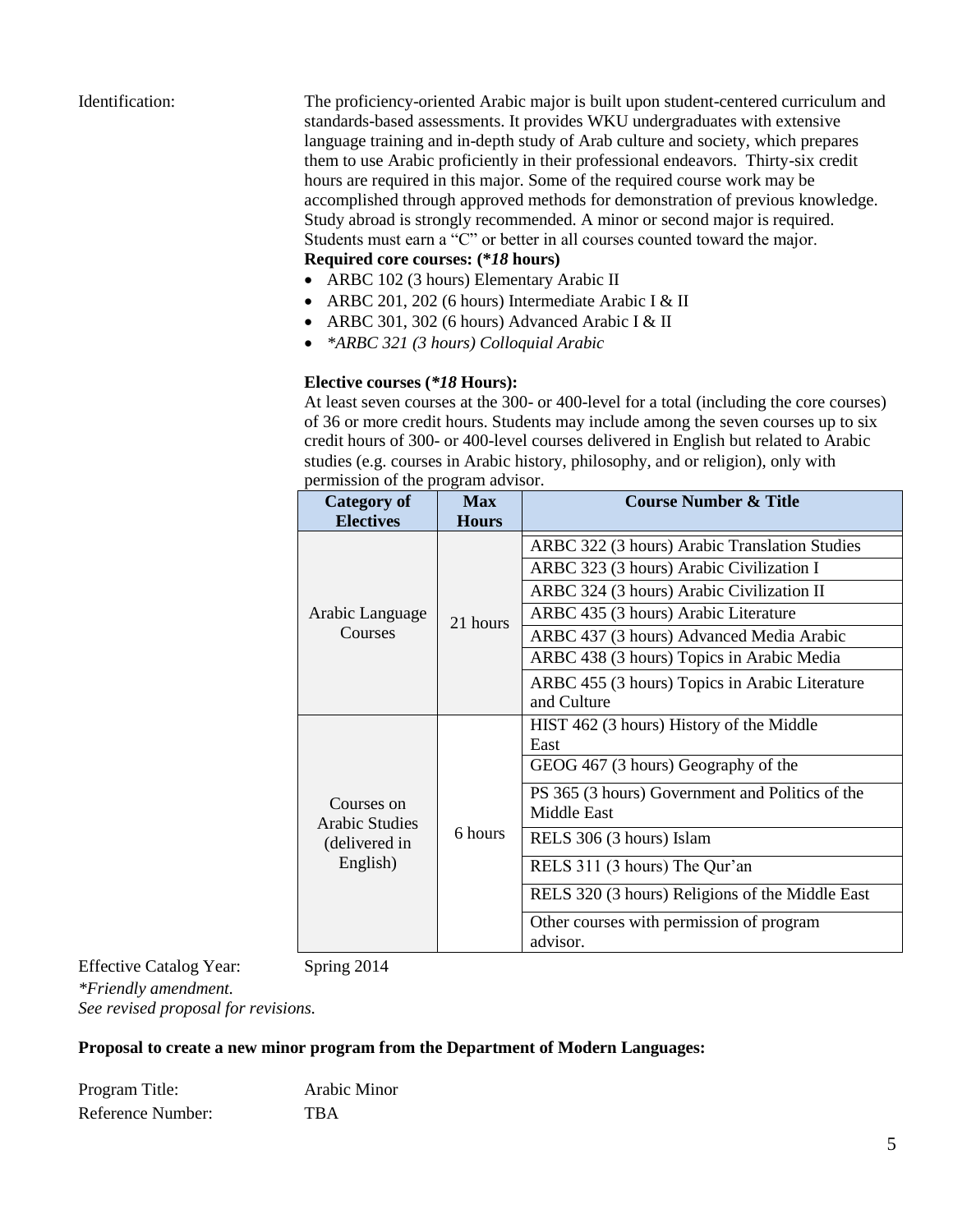# Required Hours: 30.0

Identification: The proficiency-oriented Arabic minor is built upon student-centered curriculum and standards-based assessments. It provides WKU undergraduates with extensive language training and in-depth study of Arab culture and society, which prepares them to use Arabic proficiently in their professional endeavors. The minor in Arabic requires a minimum of 30 credit hours. Some of the required course work may be accomplished through approved methods for demonstration of previous knowledge. Study abroad is recommended. Students must earn a "C" or better in all courses counted toward the minor.

# **Required core courses: (15 hours)**

- ARBC 102 (3 hours) Elementary Arabic II
- ARBC 201, 202 (6 hours) Intermediate Arabic I & II
- ARBC 301, 302 (6 hours) Advanced Arabic I & II

# **Elective courses (15 hours):**

At least five courses at the 300- or 400- level for a total (including the core) of 30 credit hours. May include among the five courses up to six credit hours for courses delivered in English but related to Arabic studies (Arab history, religion, philosophy or politics), with permission of the program advisor.

| Category<br>of                                                          | <b>Max</b><br><b>Hours</b> | <b>Course Number &amp; Title</b>                  |
|-------------------------------------------------------------------------|----------------------------|---------------------------------------------------|
| <b>Electives</b>                                                        |                            |                                                   |
| Courses                                                                 |                            | ARBC 321 (3 hours) Colloquial Arabic              |
|                                                                         |                            | ARBC 322 (3 hours) Arabic Translation Studies     |
|                                                                         |                            | ARBC 323 (3 hours) Arabic Civilization I          |
|                                                                         |                            | ARBC 324 (3 hours) Arabic Civilization II         |
| delivered                                                               | 15 hours                   | ARBC 435 (3 hours) Arabic Literature              |
| in Arabic                                                               |                            | ARBC 437 (3 hours) Advanced Media Arabic          |
|                                                                         |                            | ARBC 438 (3 hours) Topics in Arabic Media         |
|                                                                         |                            | ARBC 455 (3 hours) Topics in Arabic Literature    |
|                                                                         |                            | and Culture                                       |
| Courses<br>on Arabic<br><b>Studies</b><br>(delivered)<br>in<br>English) |                            | HIST 462 (3 hours) History of the Middle East     |
|                                                                         |                            | GEOG 467 (3 hours) Geography of the Middle East   |
|                                                                         |                            | PS 365 (3 hours) Government and Politics of the   |
|                                                                         |                            | Middle East                                       |
|                                                                         | 6 hours                    | RELS 306 (3 hours) Islam                          |
|                                                                         |                            | RELS 311 (3 hours) The Qur'an                     |
|                                                                         |                            | RELS 320 (3 hours) Religions of the Middle East   |
|                                                                         |                            | Other courses with permission of program advisor. |

Effective Catalog Year: Spring 2014

John Baker seconded the motion. The motion carried.

Ashley Chance-Fox moved approval of the following **proposal to make multiple revisions to a course from the School of Journalism and Broadcasting:**

Current Course Title: JOUR 348 Introduction to Interactive Advertising Design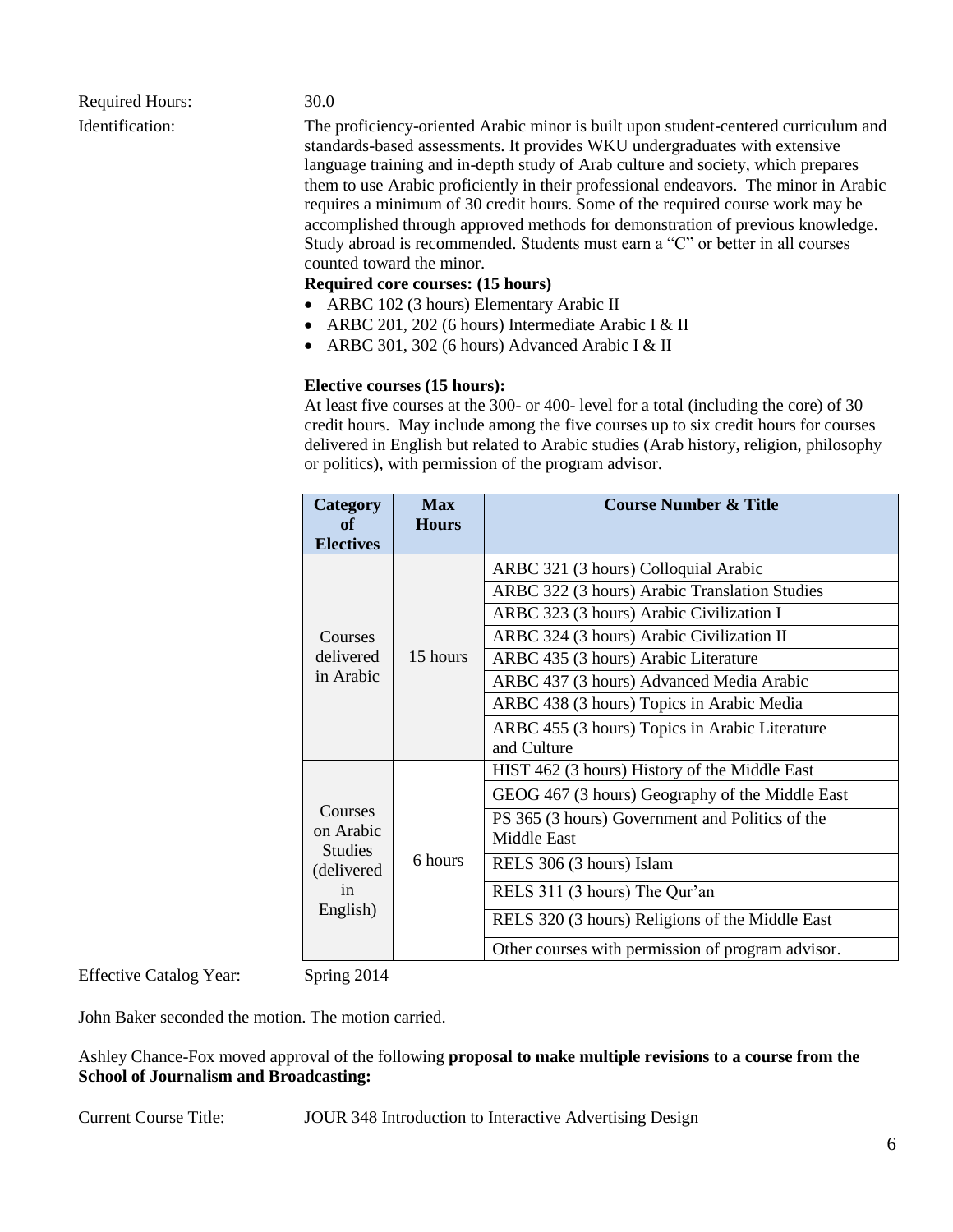| Proposed Course Title:                     | Introduction to Interactive Media                                                                                                                                                                                                                                                                   |
|--------------------------------------------|-----------------------------------------------------------------------------------------------------------------------------------------------------------------------------------------------------------------------------------------------------------------------------------------------------|
| Proposed Abbr. Course Title:               | Interactive Media                                                                                                                                                                                                                                                                                   |
| Credit Hours:                              | $3.0$ hrs.                                                                                                                                                                                                                                                                                          |
| <b>Current Prerequisite:</b>               | JOUR 341 (Principles of Advertising) or permission                                                                                                                                                                                                                                                  |
| Proposed Prerequisite:                     | none                                                                                                                                                                                                                                                                                                |
| <b>Current Course Catalog</b><br>Listing:  | Study and creation of interactive advertising, using current software<br>programs. Develop interactive ads for Web and mobile applications. Cover<br>aesthetic and technical aspects of design and production, business process<br>and working in teams to produce Web-based products. (course fee) |
| <b>Proposed Course Catalog</b><br>Listing: | Study and creation of interactive digital products and design. An<br>introduction to coding with basic HTML, CSS, Javascript and JQuery.<br>Includes collaborative assignment using content from other courses. No<br>previous knowledge of web programming necessary. (course fee)                 |
| Implementation:                            | Spring 2014                                                                                                                                                                                                                                                                                         |

John Baker seconded the motion. The motion carried.

J. Dusteen Knotts moved approval of the following **proposal to revise a program from the Department of Art:**

| Program Title:                 | Art History                                                                                                                                                                                                                                                                                                                                                                                                                                                                                                                                                                                                                                                                                                                                                                                                                                                                                                                                                                                                                                                                                                                                                                                                                                                                                                                                                                                                                                                                                                                                                                                                                                                                                                                                                                                                                                                               |
|--------------------------------|---------------------------------------------------------------------------------------------------------------------------------------------------------------------------------------------------------------------------------------------------------------------------------------------------------------------------------------------------------------------------------------------------------------------------------------------------------------------------------------------------------------------------------------------------------------------------------------------------------------------------------------------------------------------------------------------------------------------------------------------------------------------------------------------------------------------------------------------------------------------------------------------------------------------------------------------------------------------------------------------------------------------------------------------------------------------------------------------------------------------------------------------------------------------------------------------------------------------------------------------------------------------------------------------------------------------------------------------------------------------------------------------------------------------------------------------------------------------------------------------------------------------------------------------------------------------------------------------------------------------------------------------------------------------------------------------------------------------------------------------------------------------------------------------------------------------------------------------------------------------------|
| Reference Number:              | 613                                                                                                                                                                                                                                                                                                                                                                                                                                                                                                                                                                                                                                                                                                                                                                                                                                                                                                                                                                                                                                                                                                                                                                                                                                                                                                                                                                                                                                                                                                                                                                                                                                                                                                                                                                                                                                                                       |
| <b>Required Hours:</b>         | 33                                                                                                                                                                                                                                                                                                                                                                                                                                                                                                                                                                                                                                                                                                                                                                                                                                                                                                                                                                                                                                                                                                                                                                                                                                                                                                                                                                                                                                                                                                                                                                                                                                                                                                                                                                                                                                                                        |
| Identification:                | The number of credits will increase from 33 to 36 in order to bring our<br>$\bullet$<br>program into compliance with NASAD (National Association of<br>Schools of Art and Design) standards that mandate that 30% of total<br>student credit hours required for a bachelors degree be comprised of<br>courses taken with the major field of study<br>We will require students to take ART 390 (Contemporary Art) in order<br>$\bullet$<br>(a) ensure their competence in that area and (b) to ensure that between<br>the first half of ART 390, the second half of ART 313 (Art of the United<br>States Since 1865) and ART 410 (European Art, 1900-1945), students<br>are exposed to an additional 50%-100% more material about art made in<br>the twentieth century, as suggested by NASAD in their most recent<br>response to our request for accreditation.<br>As befits the change above, we propose to change the name of the final<br>chronological category of art history courses from Modern and<br>Contemporary Art to Modern and Twentieth Century Art, which will, if<br>the changes are approved, be a more accurate descriptor.<br>We propose to split the elective course category, Ancient, Medieval, and<br>Non-Western Art, into two separate elective course categories, Ancient<br>and Medieval Art and Non-Western Art.<br>Students who currently have to take at least one elective in each of the<br>$\bullet$<br>four extant categories will have to take at least one elective in each of<br>what will be—if these changes are approved—five categories.<br>We now account for the change in course prefixes in the Department of<br>$\bullet$<br>Family and Consumer Sciences from "DMT" to "IDFM."<br>We fixed one typo re: a course number and changed DMT 322 to IDFM<br>$\bullet$<br>332 for the course "History of 20th Century Fashion." |
| <b>Effective Catalog Year:</b> | Fall 2013                                                                                                                                                                                                                                                                                                                                                                                                                                                                                                                                                                                                                                                                                                                                                                                                                                                                                                                                                                                                                                                                                                                                                                                                                                                                                                                                                                                                                                                                                                                                                                                                                                                                                                                                                                                                                                                                 |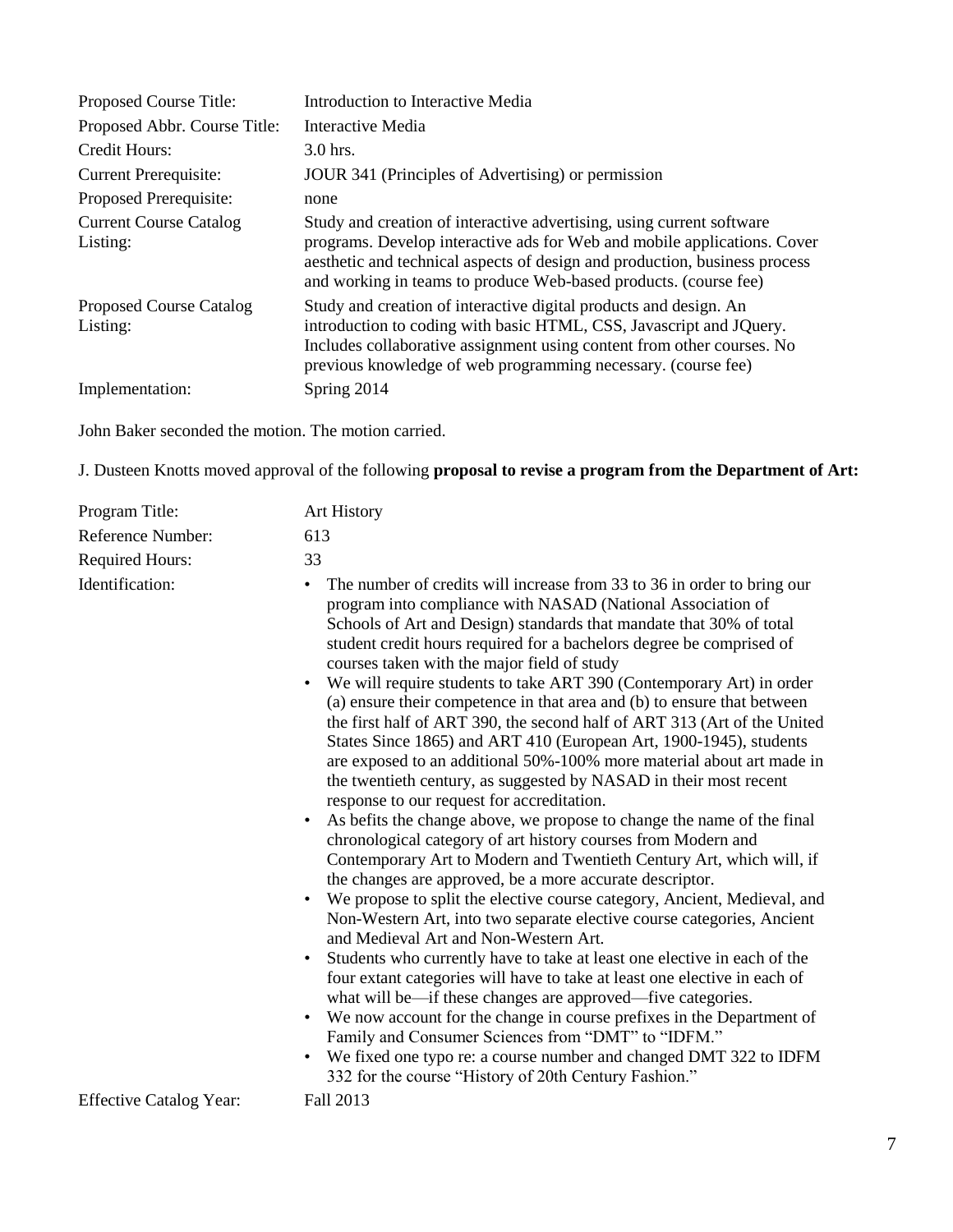Mark Ciampa seconded the motion. The motion carried.

# **COLLEGE OF HEALTH AND HUMAN SERVICES**

### **CONSENT AGENDA**

Ashley Chance-Fox moved approval of the consent agenda.

# **College of Health and Human Services:**

### **Proposal to revise course catalog listing**

| Course Title:                              | CHHS 175 University Experience-Health and Human Services                                                                                                                                                                                                                                                                                             |
|--------------------------------------------|------------------------------------------------------------------------------------------------------------------------------------------------------------------------------------------------------------------------------------------------------------------------------------------------------------------------------------------------------|
| Credit Hours:                              | $3.0$ hrs.                                                                                                                                                                                                                                                                                                                                           |
| <b>Current Course Catalog</b><br>Listing:  | Transition to university experience. Topics include study skills, critical<br>thinking skills, library education, campus resources, and personal<br>development. Special emphasis on careers and degree programs related to<br>the fields of health and human services.                                                                              |
| <b>Proposed Course Catalog</b><br>Listing: | Transition to university experience. Topics include study skills, critical<br>thinking skills, library education, campus resources, and personal<br>development. Special emphasis on careers and degree programs related to<br>the fields of health and human services. Field trips may be required;<br>students responsible for own transportation. |
| Implementation:                            | Spring 2014                                                                                                                                                                                                                                                                                                                                          |

### **Department of Family and Consumer Sciences:**

### **Proposal to delete a course**

| Course Title:   | DMT 437 Conservation of Textiles and Clothing                |
|-----------------|--------------------------------------------------------------|
| Credit Hours:   | 3.0 hrs.                                                     |
| Implementation: | Fall 2013                                                    |
| Course Title:   | DMT 441 Business Principles and Practices in Interior Design |
| Credit Hours:   | $3.0$ hrs.                                                   |
| Implementation: | Fall 2013                                                    |

J. Dusteen Knotts seconded the motion. The consent agenda was approved.

### **ACTION AGENDA**

J. Dusteen Knotts moved approval of the following **proposals to create a new course from the Department of Kinesiology, Recreation and Sport:**

| Course Title:                  | SPM 290 Sport Management Seminar                                                                                                 |
|--------------------------------|----------------------------------------------------------------------------------------------------------------------------------|
| Abbr. Course Title:            | <b>Sport Management Seminar</b>                                                                                                  |
| Credit Hours:                  | $3.0$ hrs.                                                                                                                       |
| Prerequisite:                  | This course is restricted to students with a major code of 572P (Sport)<br>Management-Prep) or 572 (Sport Management).           |
| <b>Course Catalog Listing:</b> | Exploration of sport management career planning including application<br>materials, interviewing, and other professional issues. |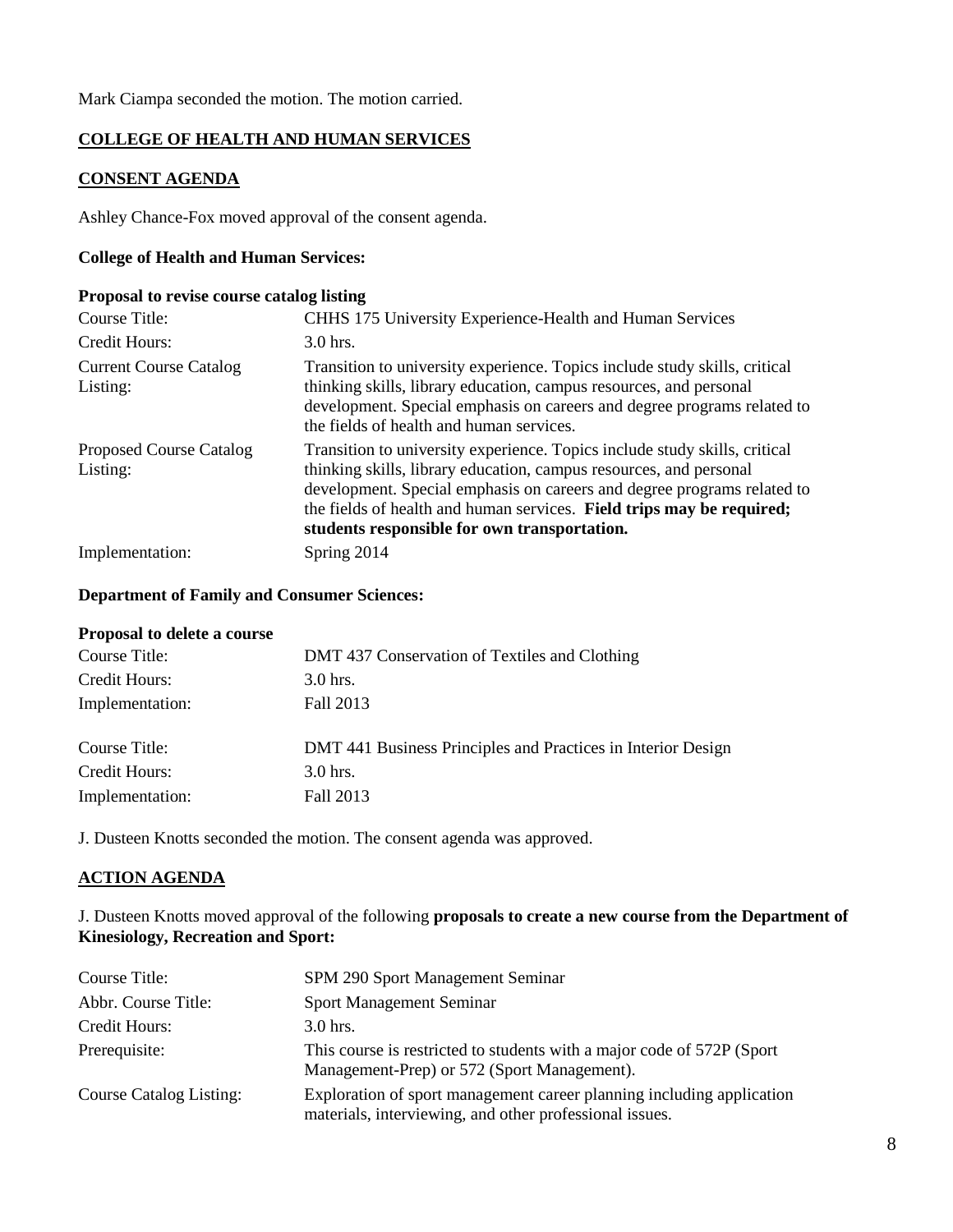| Implementation:                     | Fall 2013                                                                                                                                                                                                                                             |
|-------------------------------------|-------------------------------------------------------------------------------------------------------------------------------------------------------------------------------------------------------------------------------------------------------|
| Course Title:                       | SPM 305 Sport Event Management                                                                                                                                                                                                                        |
| Abbr. Course Title:                 | <b>Sport Event Management</b>                                                                                                                                                                                                                         |
| Credit Hours:                       | 3.0 hrs.                                                                                                                                                                                                                                              |
| Prerequisites:                      | none                                                                                                                                                                                                                                                  |
| <b>Course Catalog Listing:</b>      | Addresses the management of sporting events and tournaments. Students<br>will learn multiple methods of designing and implementing tournaments<br>and special events.                                                                                 |
| Implementation:                     | Fall 2013                                                                                                                                                                                                                                             |
| Course Title:                       | SPM 315 Sport Communication                                                                                                                                                                                                                           |
| Abbr. Course Title:                 | <b>Sport Communication</b>                                                                                                                                                                                                                            |
| Credit Hours:                       | 3.0 hrs.                                                                                                                                                                                                                                              |
| Prerequisites:                      | n/a                                                                                                                                                                                                                                                   |
| <b>Course Catalog Listing:</b>      | Introduces students to the management of image and response to crisis<br>situation impacting organization within community sport, scholastic sport,<br>campus recreational sport, intercollegiate athletics, and professional sport<br>organizations. |
| Implementation:                     | Fall 2013                                                                                                                                                                                                                                             |
| See revised proposal for revisions. |                                                                                                                                                                                                                                                       |

John Baker seconded the motion. The motion carried.

J. Dusteen Knotts moved approval of the following **proposal to revise a program from the Department of Kinesiology, Recreation, and Sport:**

| Program Title:                      | <b>Sport Management</b>                                                                                                                                                                                                                                                                                                                                                                                                                                                                                                                                                                                                                                                                                              |
|-------------------------------------|----------------------------------------------------------------------------------------------------------------------------------------------------------------------------------------------------------------------------------------------------------------------------------------------------------------------------------------------------------------------------------------------------------------------------------------------------------------------------------------------------------------------------------------------------------------------------------------------------------------------------------------------------------------------------------------------------------------------|
| Reference Number:                   | 572                                                                                                                                                                                                                                                                                                                                                                                                                                                                                                                                                                                                                                                                                                                  |
| <b>Required Hours:</b>              | 51                                                                                                                                                                                                                                                                                                                                                                                                                                                                                                                                                                                                                                                                                                                   |
| Identification:                     | Amend Sport Program catalog description to accurately reflect proposed<br>program changes and to correct a catalog error<br>• Remove ENG 100 & MATH 109 from prerequisite admission courses<br>Add ACCT 200 & MGT 210 to prerequisite admission courses<br>Remove ECON 202 from required courses<br>Add SPM 290 to required course<br>Add required elective courses to major and require students to take 15<br>hours from the listed choices<br>• Move SOCL 324, MKT 326, and ECON 323 from required courses to<br>required elective courses<br>Add SPM 300, SPM 305, SPM 310, SPM 315, SPM 456, JOUR 355,<br>and PSY 340 to required elective courses<br>Increase required credit hours in the major from 51 to 57 |
| <b>Effective Catalog Year:</b>      | Fall 2013                                                                                                                                                                                                                                                                                                                                                                                                                                                                                                                                                                                                                                                                                                            |
| See revised proposal for revisions. |                                                                                                                                                                                                                                                                                                                                                                                                                                                                                                                                                                                                                                                                                                                      |

John Baker seconded the motion. The motion carried.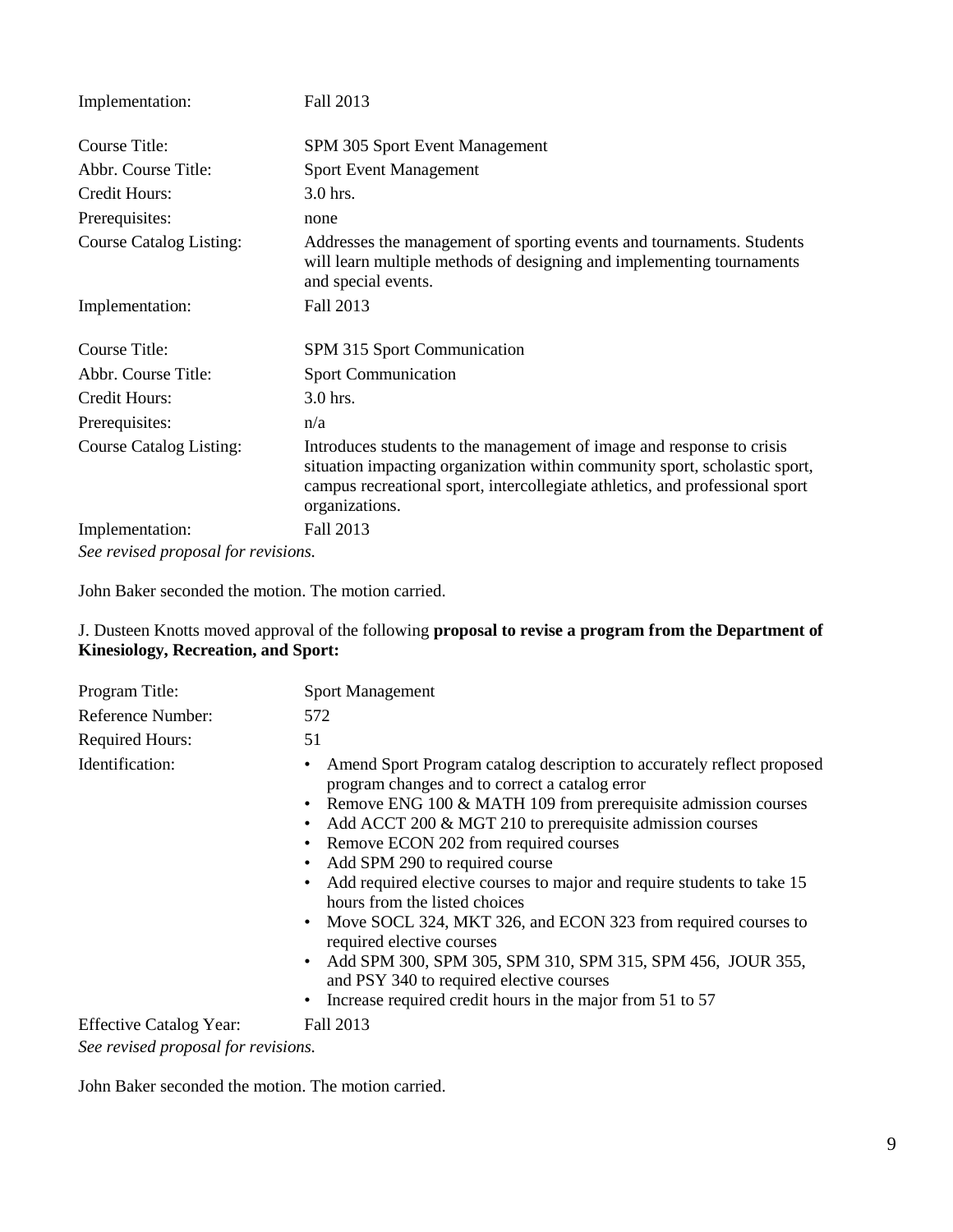# **OGDEN COLLEGE OF SCIENCE AND ENGINEERING**

# **CONSENT AGENDA**

Ashley Chance-Fox moved approval of the consent agenda.

### **Department of Engineering:**

### **Proposal to revise course prerequisites/corequisites**

| Course Title:                                               | EE 470 Communications and Modulation |
|-------------------------------------------------------------|--------------------------------------|
| Credit Hours:                                               | $3.0$ hrs.                           |
| <b>Current Prerequisite:</b><br><b>Current Corequisite:</b> | EE 420<br>EE475                      |
| Proposed Prerequisites:<br>Proposed Corequisite:            | EE 420, STAT 301<br>EE 475           |
| Implementation:                                             | Winter 2014                          |

John baker seconded the motion. The consent agenda was approved.

# **UNIVERSITY COLLEGE**

### **ACTION AGENDA**

Krisi Branham moved approval of the following **proposal to create a new course from the Department of Interdisciplinary Studies:**

| Course Title:                  | UC 100 College and Career Explorations                                                                                                                              |
|--------------------------------|---------------------------------------------------------------------------------------------------------------------------------------------------------------------|
| Abbr. Course Title:            | College and Career Explorations                                                                                                                                     |
| Credit Hours:                  | $1.0$ hrs.                                                                                                                                                          |
| <b>Course Catalog Listing:</b> | One credit, dual credit on-line course for high school students to encourage<br>exploration of academic and career choices and the relationship between<br>the two. |
| Implementation:                | Fall 2013                                                                                                                                                           |

John Baker seconded the motion. J. Dusteen Knotts moved to postpone the proposal definitely until the next meeting. Eric Bain-Selbo seconded the motion. The motion to table definitely carried.

J. Dusteen Knotts moved approval of the following **proposals to create a new course from the Honors College:**

| Course Title:                  | <b>CHNF 420 Media Chinese</b>                                                                                                                                                                                                                                                          |
|--------------------------------|----------------------------------------------------------------------------------------------------------------------------------------------------------------------------------------------------------------------------------------------------------------------------------------|
| Abbr. Course Title:            | Media Chinese                                                                                                                                                                                                                                                                          |
| Credit Hours:                  | $3.0$ hrs.                                                                                                                                                                                                                                                                             |
| Prerequisites:                 | *Admission to the CHNF program and permission of instructor.                                                                                                                                                                                                                           |
| <b>Course Catalog Listing:</b> | An advanced-level Chinese Flagship course designed to enhance students'<br>immersion learning of Mandarin Chinese by introducing them to advanced<br>level grammar, vocabulary, and formal writing seen in Chinese language<br>media such as newspapers, television, and the internet. |
| Implementation:                | Spring 2014                                                                                                                                                                                                                                                                            |
| *Friendly amendment.           |                                                                                                                                                                                                                                                                                        |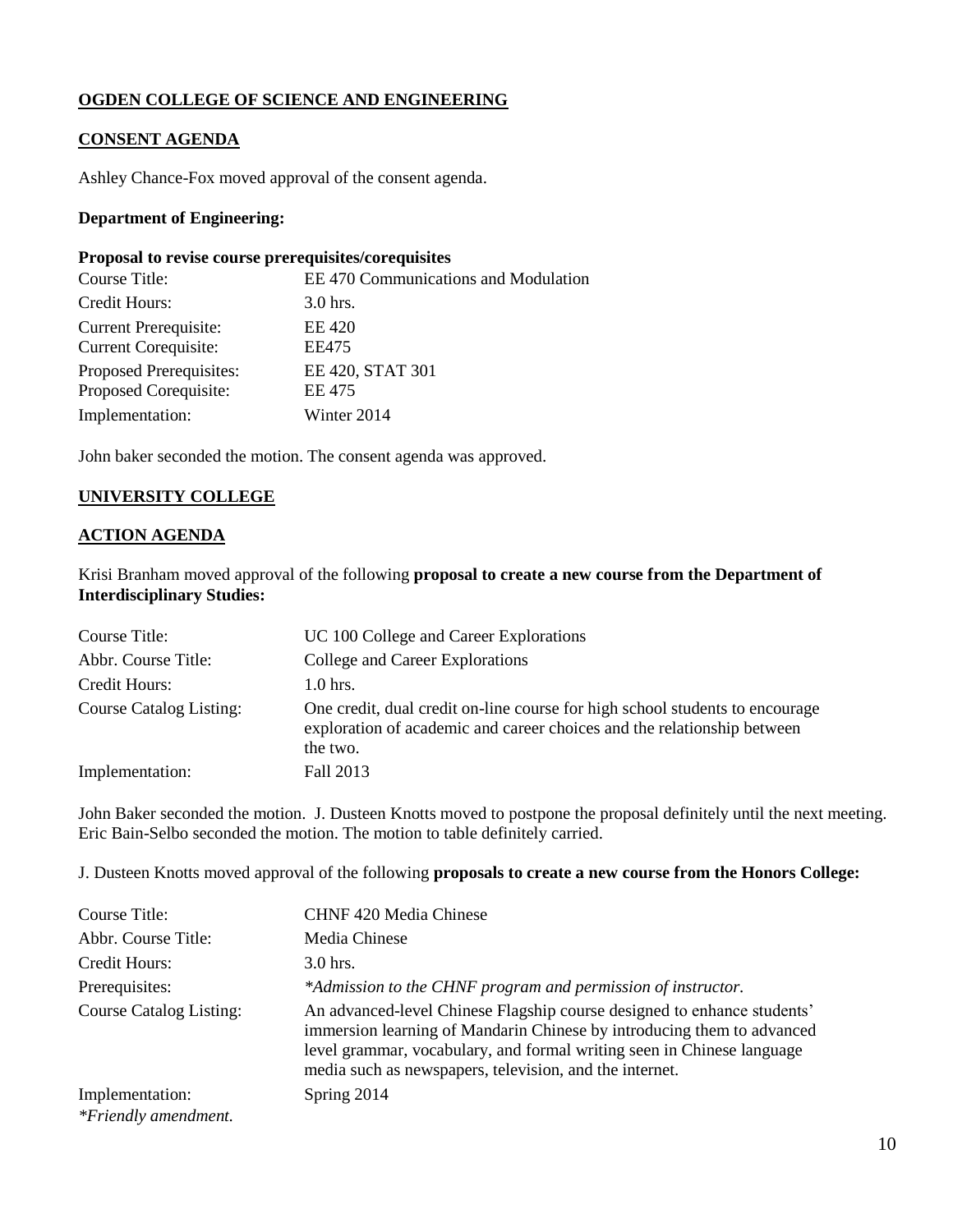### *See revised proposal for revisions.*

| Course Title:                       | <b>CHNF 440 Chinese Tradition</b>                                                                                                                                                                                                                                                                                                                           |
|-------------------------------------|-------------------------------------------------------------------------------------------------------------------------------------------------------------------------------------------------------------------------------------------------------------------------------------------------------------------------------------------------------------|
| Abbr. Course Title:                 | <b>Chinese Tradition</b>                                                                                                                                                                                                                                                                                                                                    |
| Credit Hours:                       | 3.0 hrs.                                                                                                                                                                                                                                                                                                                                                    |
| Prerequisites:                      | *Admission to the CHNF program and permission of instructor.                                                                                                                                                                                                                                                                                                |
| <b>Course Catalog Listing:</b>      | An advanced Chinese Flagship course designed to further deepen students'<br>immersion learning of Mandarin Chinese vocabulary, grammar, and formal<br>expression through introduction to China's cultural and historical<br>traditions. Taught entirely in Chinese, the course interweaves the learning<br>of both Chinese Language and Chinese traditions. |
| Implementation:                     | Spring 2014                                                                                                                                                                                                                                                                                                                                                 |
| *Friendly amendment.                |                                                                                                                                                                                                                                                                                                                                                             |
| See revised proposal for revisions. |                                                                                                                                                                                                                                                                                                                                                             |

Ashley Chance-Fox seconded the motion. The motion carried.

### **V. Report from the Steering Subcommittee**

Kristi Branham moved approval of the report for the Steering Subcommittee. Ashley Chance-Fox seconded the motion. The report was approved as amended.

- A. Academic Policies
	- i. Create New
	- ii. Create Exception
	- iii. Revise Policy

### B. Courses

- i. Create New Course
- ii. Create Temporary Course
- iii. Create Course Equivalency
- iv. Discontinue Course Equivalencies
- v. Delete Course
- vi. Suspend Course
- vii. Reactivate Suspended Course
- viii. Make Multiple Revisions
- ix. Revise Course Catalog Listing
- x. Revise Course Number
- xi. Revise Credit Hours
- xii. Revise Trade Type
- xiii. Revise Prerequisite/Corequisites
- xiv. Revise Course Prefix
- xv. Revise Title
- C. Create New Degree Type

### **VI. Report from the Chair**

Chair White announced the possibility of a called meeting on May 7, 2013, in order to complete the review of curriculum proposals and guidelines and to elect officers for the 2013-2014 academic year.